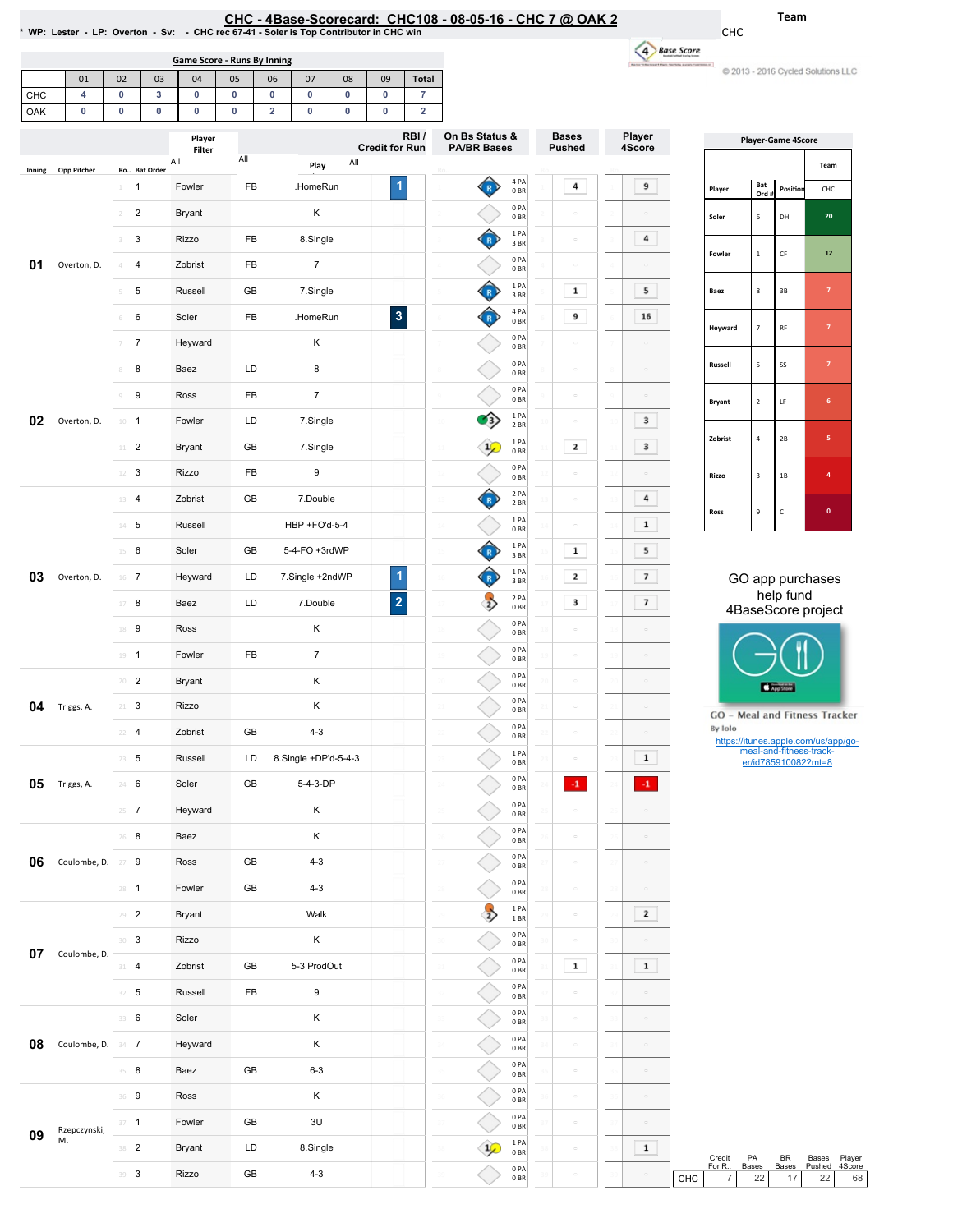|                    |                     |               |              | <u>' u ^ } Œr Zµv• C/vv]vP</u> |                      |                               |                      |                |       |                                                  |         |       |                         |                |              |                                                       |
|--------------------|---------------------|---------------|--------------|--------------------------------|----------------------|-------------------------------|----------------------|----------------|-------|--------------------------------------------------|---------|-------|-------------------------|----------------|--------------|-------------------------------------------------------|
|                    | ìí                  | ìî            | ìΪ           | ìð                             | ìñ                   | ìò<br>ìó                      | ìô                   | ìõ             | d}šo  |                                                  |         |       |                         |                |              |                                                       |
| $8 + 8$<br>$2$ \$. |                     |               |              |                                |                      |                               |                      |                |       |                                                  |         |       |                         |                |              |                                                       |
|                    |                     |               |              | Wb Ç Œ                         |                      |                               |                      | & UHGLWIRU5 XQ | $5\%$ | 2 Q%V 6 VDWXV                                    | %DVHV   | 30 MU |                         |                | WoÇŒ u ð^}Œ  |                                                       |
|                    | /vv]vP K‰W)§Z OE    |               | Z} XX ŠKOE C | &još Œ<br>$\pmb{\circledcirc}$ | $\pmb{\circledcirc}$ | WoÇ                           | $\pmb{\circledcirc}$ |                |       | 3\$ %5 %DVHV                                     | 3 XVKHG | 6FRUH |                         |                |              | d u                                                   |
|                    |                     | í.            |              | ) RZ ®IU                       | ) %                  | $+$ RP H <sub>5</sub> XQ      |                      |                |       | $\begin{array}{c} \delta W \\ i & Z \end{array}$ |         |       | Wo Ç Œ                  | KCE            | ۷۷•JŸ}۱      | $^\circ$                                              |
|                    |                     | $\hat{\perp}$ |              | %UDQW                          |                      | $\epsilon$                    |                      |                |       | ìW<br>$i$ Z                                      |         |       | $^{\wedge}$ } o Œ       | ò              | $\, ,$       | îì                                                    |
|                    |                     | $\top$        |              | 54]R                           | ) %                  | $61QJ$ $\Theta$               |                      |                |       | í W<br>$i$ $z$                                   |         |       |                         |                |              |                                                       |
|                    | KÀOSy∪X ŏ           |               |              | $=$ REUMV                      | ) %                  |                               |                      |                |       | ìW<br>$i$ Z                                      |         |       | &} Áo Œ                 | í              | &            | íî                                                    |
|                    |                     | ñ             |              | 5 XVVHO                        | * %                  | $61QJ$ $\Theta$               |                      |                |       | í W<br>$i$ $z$                                   |         |       | Ì.                      | ô              | ï.           |                                                       |
|                    |                     | ò             |              | 6 ROHU                         | ) %                  | $+RP$ H <sub>5</sub> $XQ$     |                      |                |       | ðW<br>ì Z                                        |         |       |                         |                |              |                                                       |
|                    |                     | ó             |              | $+HZDUS$                       |                      | $\blacksquare$                |                      |                |       | ìW<br>$i$ Z                                      |         |       | , ÇÁ Œ                  | ó              | Z&           |                                                       |
|                    |                     | ô             |              | %DH                            | $\prime$ '           |                               |                      |                |       | i W<br>ì Z                                       |         |       | Zµ oo                   | ñ              | $\mathsf{M}$ |                                                       |
|                    |                     | õ             |              | 5 RW                           | ) %                  |                               |                      |                |       | ìW<br>$i$ Z                                      |         |       | 0Ç vš                   | î              | $\lambda$    | $\circ$                                               |
|                    | KÀ O∯vU X           | $-11$         |              | ) RZ ®IU                       | $\prime$ .           | $61QJ$ $\Theta$               |                      |                |       | i W<br>$i$ $z$                                   |         |       |                         |                |              |                                                       |
|                    |                     | íí            |              | %UDQW                          | * $%$                | $61QJ$ $\Theta$               |                      |                |       | í W<br>ìZ                                        |         |       | $\bullet$ } OEš         | ð              | î            | ñ.                                                    |
|                    |                     | íî            |              | $5 \,\sharp\,$ R               | ) %                  |                               |                      |                |       | i W<br>$i$ Z                                     |         |       | zjì ì}                  | $\ddot{\rm I}$ | $\mathbf{r}$ | $\delta$                                              |
|                    |                     | íï            |              | $=$ REUMV                      | $*$ %                | ' RXE®                        |                      |                |       | îW<br>$i$ Z                                      |         |       |                         |                |              |                                                       |
|                    |                     | íð            |              | 5 XVMO                         |                      | $+$ %3 ) 2 G                  |                      |                |       | í W<br>$i$ Z                                     |         |       | Z} ••                   | õ              |              | $\mathbf{1}$                                          |
|                    |                     | íñ            |              | 6 ROHU                         | $^{\star}$ %         |                               |                      |                |       | í W<br>ï Z                                       |         |       |                         |                |              |                                                       |
|                    | KẢOSVUX íò          |               |              | $+HZDUS$                       | $\prime$ .           | 6 Q O B Q G 3                 |                      |                |       | í W<br>$i$ Z                                     |         |       |                         |                |              | * 2 DSS SXUFKDVHV                                     |
|                    |                     | íó            |              | %DH                            | $\prime$ '           | ' RXE®                        |                      |                |       | îW<br>$i$ Z                                      |         |       |                         |                | KHOS IXOG    | <b>YDVH6 FRUH SURWIFW</b>                             |
|                    |                     | íô            |              | 5 RW                           |                      | $\epsilon$                    |                      |                |       | ìW<br>$i$ Z                                      |         |       |                         |                |              |                                                       |
|                    |                     | íõ            |              | ) RZ ®IU                       | ) %                  |                               |                      |                |       | ìW<br>$i$ Z                                      |         |       |                         |                |              |                                                       |
|                    |                     | îì            |              | %UDQW                          |                      | $\cdot$                       |                      |                |       | ìW<br>$i$ Z                                      |         |       |                         |                |              |                                                       |
|                    | dQEP-U X            | îí            |              | $5 \,\sharp\,$ R               |                      | $\blacksquare$                |                      |                |       | i W<br>$i$ Z                                     |         |       |                         |                |              |                                                       |
|                    |                     | îî            |              | $=$ REUMV                      | * $%$                |                               |                      |                |       | ìW<br>$i$ Z                                      |         |       |                         |                |              | KWOSV LWACH VDSSOBIFRP XVDSSJR<br>PHDCDCG LLWAH VWDFN |
|                    |                     | îï            |              | 5 XVVHO                        | $\prime$ .           | 6LQJOH '3G                    |                      |                |       | í W<br>i Z                                       |         |       |                         | <b>HUIG</b>    |              | "PW                                                   |
|                    | dQEP-UX             | îð            |              | 6 ROHU                         | * $%$                |                               | $^{\prime}$ 3        |                |       | ìW<br>i Z                                        |         |       |                         |                |              |                                                       |
|                    |                     | îñ            |              | $+HZDIB$                       |                      | $\mathcal{L}_{\mathrm{eff}}$  |                      |                |       | ìW<br>i Z                                        |         |       |                         |                |              |                                                       |
|                    |                     | îò            |              | %DHJ                           |                      | $\sim$                        |                      |                |       | i W<br>i Z                                       |         |       |                         |                |              |                                                       |
|                    | }µo}u UX îó         |               |              | 5 RW                           | $*$ %                |                               |                      |                |       | i W<br>i Z                                       |         |       |                         |                |              |                                                       |
|                    |                     | Îô            |              | ) RZ ONU                       | $*$ %                |                               |                      |                |       | i W<br>i Z                                       |         |       |                         |                |              |                                                       |
|                    |                     | ÎÕ            |              | %UDQW                          |                      | $:$ DON                       |                      |                |       | í W<br>$i$ $z$                                   |         |       |                         |                |              |                                                       |
|                    | $\} \mu \phi u$ UX- | $-71$         |              | 54]R                           |                      | $\mathcal{A}^{\mathcal{A}}$ . |                      |                |       | i W<br>i Z                                       |         |       |                         |                |              |                                                       |
|                    |                     | $-76$         |              | $=$ REUMV                      | $*$ %                |                               | 3 URG2 XW            |                |       | i W<br>$i$ Z                                     |         |       |                         |                |              |                                                       |
|                    |                     | $-11$         |              | 5 XVMO                         | ) %                  |                               |                      |                |       | i W<br>i Z                                       |         |       |                         |                |              |                                                       |
|                    |                     | $-11$         |              | 6 ROHU                         |                      | $\sim$                        |                      |                |       | i W<br>$i$ Z                                     |         |       |                         |                |              |                                                       |
|                    | }µo}u UXïð          |               |              | $+HZDUS$                       |                      | $\bullet$                     |                      |                |       | i W<br>$i$ Z                                     |         |       |                         |                |              |                                                       |
|                    |                     | ïñ            |              | %DHJ                           | $*$ %                |                               |                      |                |       | i W<br>i Z                                       |         |       |                         |                |              |                                                       |
|                    |                     | ïò            |              | 5 RW                           |                      | $\sim$                        |                      |                |       | i W<br>i Z                                       |         |       |                         |                |              |                                                       |
|                    | ZÌ ‰Ì Cૂv∙l ]U      | ΪÓ            |              | ) RZ ONU                       | $*$ %                | 8                             |                      |                |       | i W<br>i Z                                       |         |       |                         |                |              |                                                       |
|                    | DX                  | Ϊô            |              | %UDQW                          | $\prime^+$           | $61QJ$ $\Theta$               |                      |                |       | í W<br>i Z                                       |         |       | &UHGLW 3\$<br>RU5 %DVHV |                | %5           | %DMHV 30MH                                            |
|                    |                     | ΪÕ            |              | 54]R                           | $*$ %                |                               |                      |                |       | i W<br>$i \, z$                                  |         |       | $8 + 8$                 |                | %DMHV        | 3 XWHG 6 FRU                                          |

# :3/HWMU/32YHUMRQ 6Y & +& UF 6ROULLYRS&RQMUEXMULQ& +& ZQ ...

 $d$  u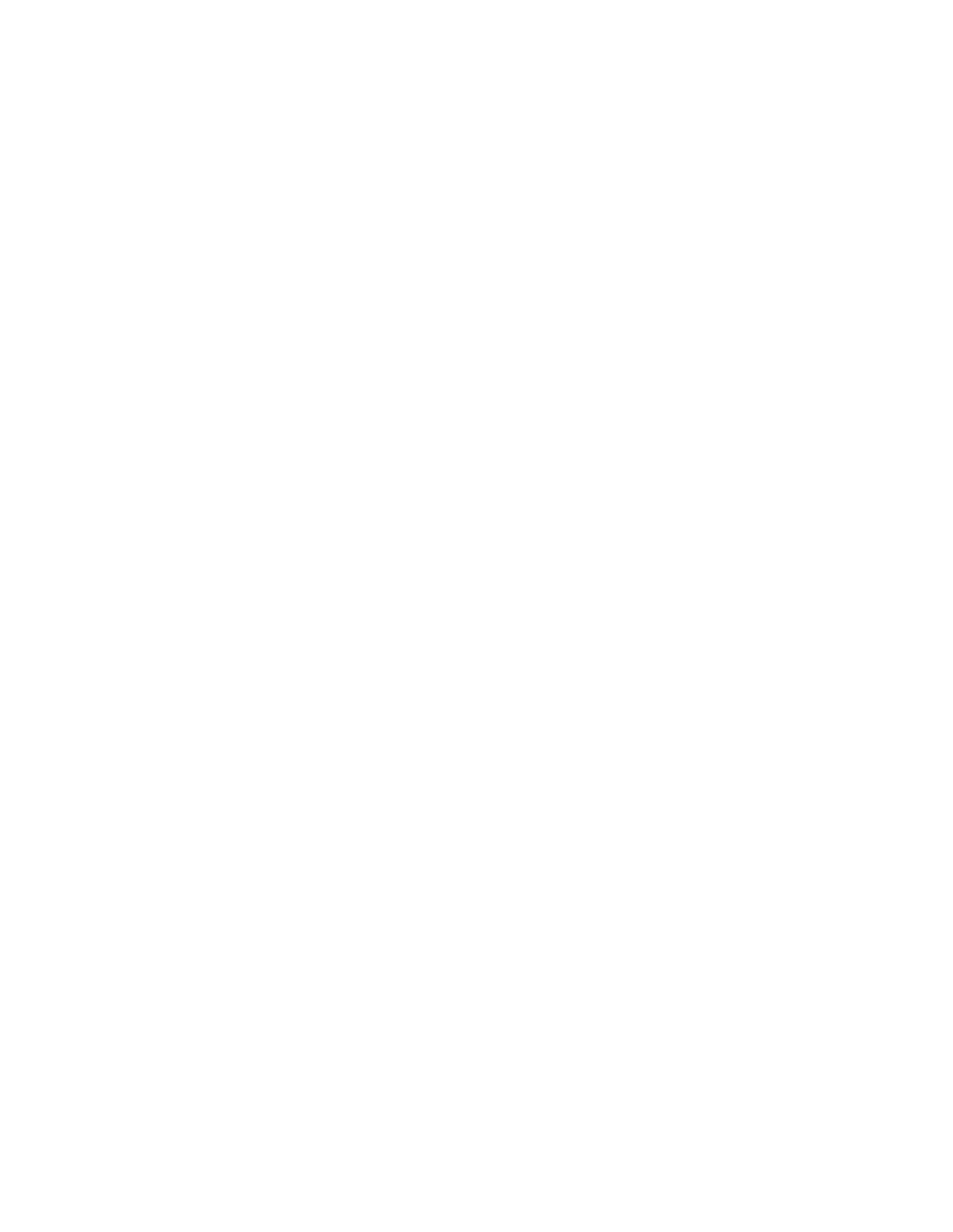### EHC - 4Base-Scorecard: CHC108 - 08-05-16 - CHC 7 @ OAK 2 هـ CHC - 4Base-Scorecard: CHC108 - 08-05-16 - CHC 7 & OAK 2<br>\* WP: Lester - LP: Overton - Sv: - CHC rec 67-41 - Soler is Top Contributor in CHC win



|                |      |             |              |                  | CHC - 4BaseScore - Player 4Score by Batting Order<br>CHC108 - 08-05-16 - CHC 7 @ OAK 2<br>WP: Lester - LP: Overton - Sv: - CHC rec 67-41 - Soler is Top Contributor in CHC win |                |              |    |                |                  |           |  |  |
|----------------|------|-------------|--------------|------------------|--------------------------------------------------------------------------------------------------------------------------------------------------------------------------------|----------------|--------------|----|----------------|------------------|-----------|--|--|
|                |      |             |              | <b>Bat Order</b> |                                                                                                                                                                                |                |              |    |                |                  |           |  |  |
| Player         | Team | Position    | $\mathbf{1}$ | $\mathbf{2}$     | 3                                                                                                                                                                              | 4              | 5            | 6  | $\overline{7}$ | 8                | 9         |  |  |
| Soler          | CHC  | DH          |              |                  |                                                                                                                                                                                |                |              | 20 |                |                  |           |  |  |
| Fowler         | CHC  | <b>CF</b>   | 12           |                  |                                                                                                                                                                                |                |              |    |                |                  |           |  |  |
| <b>Baez</b>    | CHC  | 3B          |              |                  |                                                                                                                                                                                |                |              |    |                | $\boldsymbol{7}$ |           |  |  |
| Heyward        | CHC  | <b>RF</b>   |              |                  |                                                                                                                                                                                |                |              |    | $\mathbf{7}$   |                  |           |  |  |
| <b>Russell</b> | CHC  | SS          |              |                  |                                                                                                                                                                                |                | $\mathbf{7}$ |    |                |                  |           |  |  |
| <b>Bryant</b>  | CHC  | LF          |              | $6\phantom{1}$   |                                                                                                                                                                                |                |              |    |                |                  |           |  |  |
| Zobrist        | CHC  | 2B          |              |                  |                                                                                                                                                                                | $\overline{5}$ |              |    |                |                  |           |  |  |
| <b>Rizzo</b>   | CHC  | 1B          |              |                  | $\overline{\mathbf{4}}$                                                                                                                                                        |                |              |    |                |                  |           |  |  |
| <b>Ross</b>    | CHC  | $\mathbf C$ |              |                  |                                                                                                                                                                                |                |              |    |                |                  | $\pmb{0}$ |  |  |

Sponsored By

App Store

Scorecard

**GO** - Meal and Fitness Tracker By Iolo

https://itunes.apple.com/us/app/go-meal-and-fitness-track-er/id785910082?mt=8

# CHC - 4Score Box - Player Totals<br>CHC108 - 08-05-16 - ORCT @ OAK 2<br>WP: Lester - LP: Overton - Sv: - CHC rec 67-41 - Soler is Top Contributor in CHC win

| Player        |        | Team Position | Bat<br>Ord #   | Credit For Run | PA Bases       | BR Bases       | <b>Bases Pushed</b> | Player 4Score  | Appearances    | Productivity<br>Rate |
|---------------|--------|---------------|----------------|----------------|----------------|----------------|---------------------|----------------|----------------|----------------------|
| Soler         | CHC DH |               | 6              | 3              | 5              | 3              | 9                   | 20             | 4              | 5.000                |
| Fowler        | CHC CF |               | $\overline{1}$ | $\mathbf{1}$   | 5              | 2              | $\overline{4}$      | 12             | $\,$ 5 $\,$    | 2.400                |
| Baez          | CHC 3B |               | 8              | $\overline{2}$ | $\overline{2}$ | $\pmb{0}$      | 3                   | $\overline{7}$ | $\overline{4}$ | 1.750                |
| Heyward       | CHC RF |               | $\overline{7}$ | $\mathbf{1}$   | $\mathbf{1}$   | 3              | $\overline{2}$      | $\overline{7}$ | $\overline{4}$ | 1.750                |
| Russell       | CHC SS |               | $\sqrt{5}$     | $\mathbf 0$    | 3              | 3              | $\mathbf{1}$        | $\overline{7}$ | $\overline{4}$ | 1.750                |
| Bryant        | CHC LF |               | $\overline{2}$ | $\mathbf 0$    | 3              | $\mathbf{1}$   | $\overline{2}$      | 6              | $\,$ 5 $\,$    | 1.200                |
| Zobrist       | CHC 2B |               | $\overline{4}$ | $\pmb{0}$      | $\overline{2}$ | $\overline{c}$ | $\mathbf{1}$        | 5              | $\overline{4}$ | 1.250                |
| Rizzo         | CHC 1B |               | $\sqrt{3}$     | $\mathbf 0$    | $\mathbf{1}$   | 3              | $\mathsf 0$         | $\sqrt{4}$     | $\,$ 5 $\,$    | 0.800                |
| Ross          | CHC C  |               | 9              | 0              | $\mathbf 0$    | 0              | $\pmb{0}$           | $\pmb{0}$      | $\overline{4}$ | 0.000                |
| <b>Totals</b> |        |               |                | $\overline{7}$ | 22             | 17             | 22                  | 68             | 39             | 1.744                |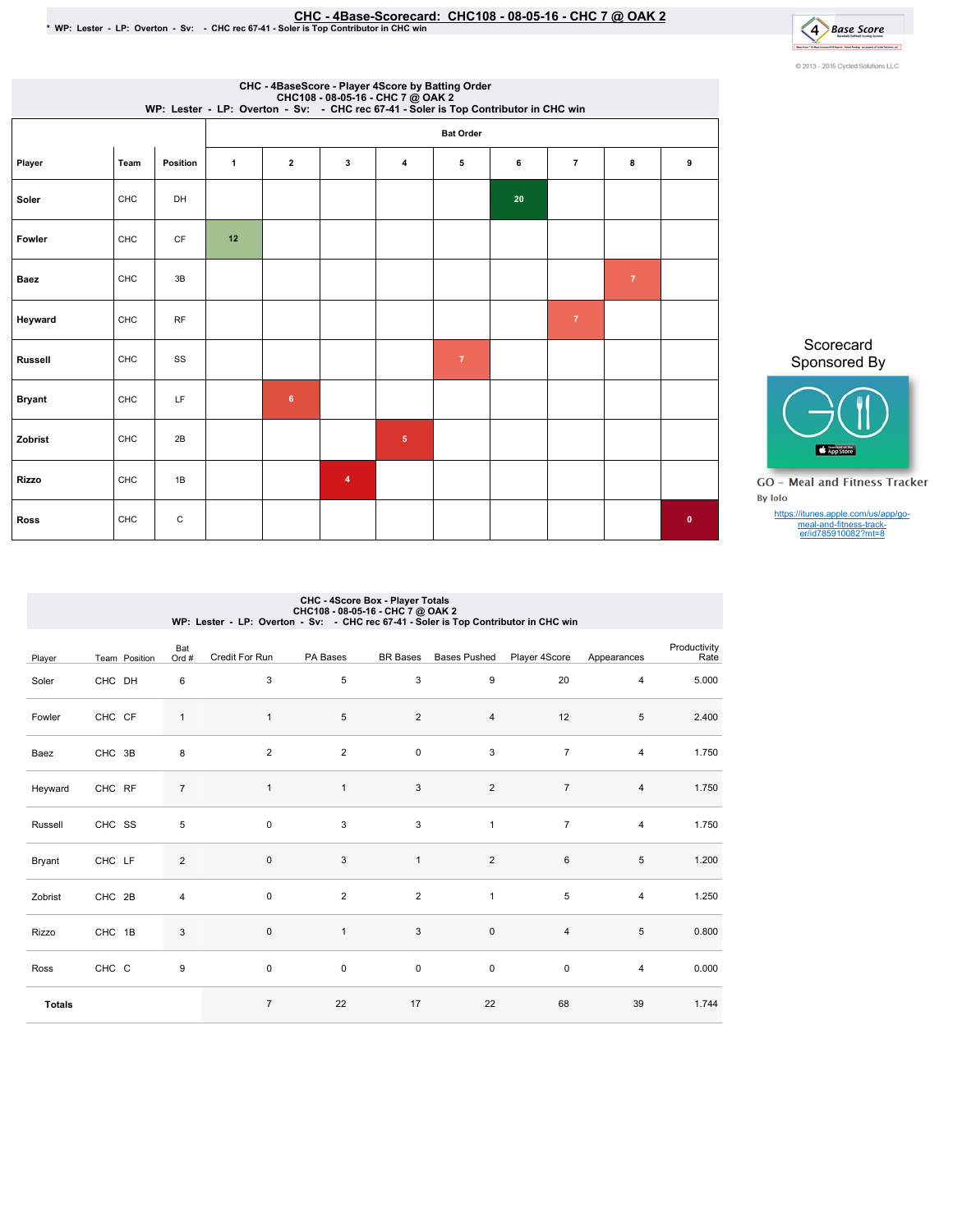### ©AK - 4Base-Scorecard: CHC108 - 08-05-16 - CHC 7 @ OAK 2<br>\* WP: Lester - LP: Overton - Sv: - CHC rec 67-41 - Soler is Top Contributor in CHC win



|                  |      |          |              |                  |           |             | OAK - 4BaseScore - Player 4Score by Batting Order<br>CHC108 - 08-05-16 - CHC 7 @ OAK 2<br>WP: Lester - LP: Overton - Sv: - CHC rec 67-41 - Soler is Top Contributor in CHC win |                      |                |           |   |  |  |
|------------------|------|----------|--------------|------------------|-----------|-------------|--------------------------------------------------------------------------------------------------------------------------------------------------------------------------------|----------------------|----------------|-----------|---|--|--|
|                  |      |          |              | <b>Bat Order</b> |           |             |                                                                                                                                                                                |                      |                |           |   |  |  |
| Player           | Team | Position | $\mathbf{1}$ | $\mathbf{2}$     | 3         | 4           | 5                                                                                                                                                                              | 6                    | $\overline{7}$ | 8         | 9 |  |  |
| Eibner           | OAK  | RF       |              |                  |           |             |                                                                                                                                                                                |                      | 9              |           |   |  |  |
| Semien           | OAK  | SS       | $\bf 6$      |                  |           |             |                                                                                                                                                                                |                      |                |           |   |  |  |
| <b>Maxwell</b>   | OAK  | C        |              |                  |           |             |                                                                                                                                                                                |                      |                |           | 4 |  |  |
| <b>Smolinski</b> | OAK  | CF       |              | $\overline{3}$   |           |             |                                                                                                                                                                                |                      |                |           |   |  |  |
| <b>Butler</b>    | OAK  | DH       |              |                  |           |             | $\mathbf{1}$                                                                                                                                                                   |                      |                |           |   |  |  |
| Healy            | OAK  | 3B       |              |                  |           |             |                                                                                                                                                                                | $\blacktriangleleft$ |                |           |   |  |  |
| Alonso           | OAK  | 1B-Dsub  |              |                  | $\pmb{0}$ |             |                                                                                                                                                                                |                      |                |           |   |  |  |
| Davis            | OAK  | LF       |              |                  |           | $\mathbf 0$ |                                                                                                                                                                                |                      |                |           |   |  |  |
| Ladendorf        | OAK  | 2B       |              |                  |           |             |                                                                                                                                                                                |                      |                | $\bullet$ |   |  |  |
| Valencia         | OAK  | 1B       |              |                  | $\bullet$ |             |                                                                                                                                                                                |                      |                |           |   |  |  |





**GO** - Meal and Fitness Tracker By Iolo

https://itunes.apple.com/us/app/go-meal-and-fitness-track-er/id785910082?mt=8

# OAK - 4Score Box - Player Totals<br>CHC 7 @ ORIC108 - 08-05-16 - CHC 0AK 2<br>WP: Lester - LP: Overton - Sv: - CHC rec 67-41 - Soler is Top Contributor in CHC win

| Player        |        | Team Position | Bat<br>Ord #   | Credit For Run | PA Bases       | <b>BR</b> Bases | <b>Bases Pushed</b> | Player 4Score | Appearances    | Productivity<br>Rate |
|---------------|--------|---------------|----------------|----------------|----------------|-----------------|---------------------|---------------|----------------|----------------------|
| Eibner        | OAK RF |               | $\overline{7}$ | $\mathbf{1}$   | 5              | 0               | 3                   | 9             | 3              | 3.000                |
| Semien        | OAK SS |               | $\mathbf{1}$   | $\mathbf{1}$   | $\mathbf{1}$   | $\overline{c}$  | $\overline{c}$      | 6             | $\overline{4}$ | 1.500                |
| Maxwell       | OAK C  |               | 9              | $\mathbf 0$    | $\overline{2}$ | $\overline{2}$  | 0                   | 4             | 3              | 1.333                |
| Smolinski     | OAK CF |               | $\sqrt{2}$     | $\mathsf 0$    | $\mathbf{1}$   | $\pmb{0}$       | $\overline{2}$      | 3             | $\overline{4}$ | 0.750                |
| <b>Butler</b> | OAK DH |               | 5              | $\mathbf 0$    | $\mathbf{1}$   | $\mathsf 0$     | $\pmb{0}$           | $\mathbf{1}$  | $\overline{4}$ | 0.250                |
| Healy         | OAK 3B |               | 6              | $\mathbf 0$    | $\mathbf{1}$   | $\pmb{0}$       | $\pmb{0}$           | $\mathbf{1}$  | $\overline{4}$ | 0.250                |
| Alonso        |        | OAK 1B-Dsub   | 3              | $\mathbf 0$    | $\pmb{0}$      | $\pmb{0}$       | 0                   | $\mathsf 0$   | $\mathbf{1}$   | 0.000                |
| Davis         | OAK LF |               | 4              | $\mathsf 0$    | $\mathbf{1}$   | $-1$            | $\pmb{0}$           | $\pmb{0}$     | $\sqrt{4}$     | 0.000                |
| Ladendorf     | OAK 2B |               | 8              | $\mathbf 0$    | $\pmb{0}$      | 0               | $\pmb{0}$           | $\pmb{0}$     | 3              | 0.000                |
| Valencia      | OAK 1B |               | $\sqrt{3}$     | $\mathbf 0$    | $\pmb{0}$      | $\pmb{0}$       | 0                   | $\mathsf 0$   | 3              | 0.000                |
| <b>Totals</b> |        |               |                | $\overline{2}$ | 12             | 3               | $\overline{7}$      | 24            | 33             | 0.727                |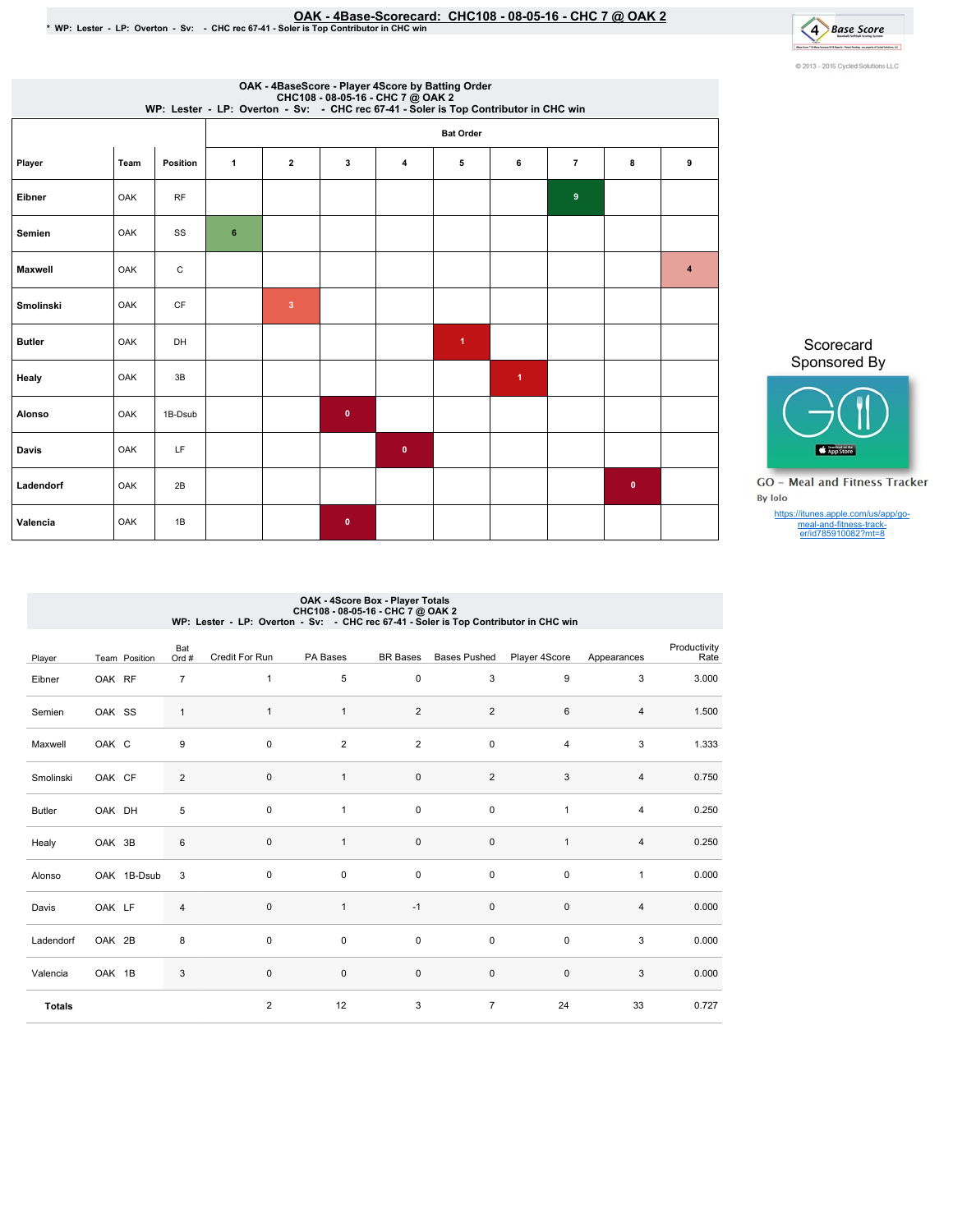#### Bat Order | Player | Inning | PlayText | LOBStatus Credit For Run PA Bases BR Bases Bases Pushed Player 4Score 1 **Fowler** 01 | .HomeRun 02 | 7.Single | Left on 3rd 03 7 06 4-3 09 3U **Player Totals** 2 Bryant 01 K 02 | 7.Single | Left on 1st 04 K 07 | Walk Left on 2nd 09 8.Single Left on 1st **Player Totals** 3 Rizzo 01 8.Single 02 9 04 K 07 K 09 4-3 **Player Totals** 4 Zobrist 01 7 03 7.Double 04 4-3 07 5-3 ProdOut **Player Totals** 5 Russell 01 | 7.Single 03 HBP + FO'd-5-4 05 8.Single +DP'd-5-4-3 07 9 **Player Totals** 6 Soler 01 .HomeRun 03 5-4-FO+3rdWP 05 5-4-3-DP 08 | K **Player Totals** 7 Heyward 01 | K 03 7.Single +2ndWP 05 K 08 K **Player Totals** 8 Baez 02 8 03 | 7.Double | Left on 2nd 06 K 08 6-3 **Player Totals** 9 Ross 02 7 03 K 06 4-3 09 K **Player Totals Grand Total** 1 4 0 4 9 0 1 2 0 3 0 0 0 0 0 0 0 0 0 0 0 0 0 0 0 0 0 0 1  $\frac{5}{2}$   $\frac{2}{4}$   $\frac{12}{2}$ 0 0 0 0 0 0 0 1 0 2 3 0 0 0 0 0 0 0 1 1 0 2 0 0 1 0 1  $\boxed{0}$   $\boxed{3}$   $\boxed{1}$   $\boxed{2}$   $\boxed{6}$ 0 1 3 0 4 0 0 0 0 0 0 0 0 0 0 0 0 0 0 0 0 0 0 0 0 0 0 0 0 0 1 3 0 4 0 0 0 0 0 0  $0 \qquad \qquad 2 \qquad \qquad 2 \qquad \qquad 0 \qquad \qquad 4$ 0 0 0 0 0 0  $0 \qquad 0 \qquad 0 \qquad 1 \qquad 1$  $\boxed{0}$  2  $\boxed{2}$   $\boxed{1}$   $\boxed{5}$ 0 1 3 1 5 0 0 1 0 1 0 0 1 0 1 0 0 0 0 0 0  $\boxed{0}$   $\boxed{3}$   $\boxed{3}$   $\boxed{1}$   $\boxed{7}$ 3 4 0 9 16 0 1 3 1 5 0 0 -1 -1 0 0 0 0 0 0  $\frac{3}{2}$   $\frac{5}{20}$ 0 0 0 0 0 0 1 1 3 2 7 0 0 0 0 0 0 0 0 0 0 0 0  $\frac{1}{2}$   $\frac{1}{2}$   $\frac{3}{2}$   $\frac{2}{2}$   $\frac{7}{2}$ 0 0 0 0 0 0 2 2 0 3  $7$ 0 0 0 0 0 0 0 0 0 0 0 0 2 2 0 3 7 0 0 0 0 0 0 0 0 0 0 0 0 0 0 0 0 0 0 0 0 0 0 0 0 0 0 0 0 0 <u>7</u> 22 22 68 Detail by Bat Order/Player

### <u>CHC - 4Base-Scorecard: CHC108 - 08-05-16 - CHC 7 @ OAK 2</u>

\*WP:Lester-LP:Overton-Sv: -CHCrec67-41-SolerisTopContributorinCHCwin